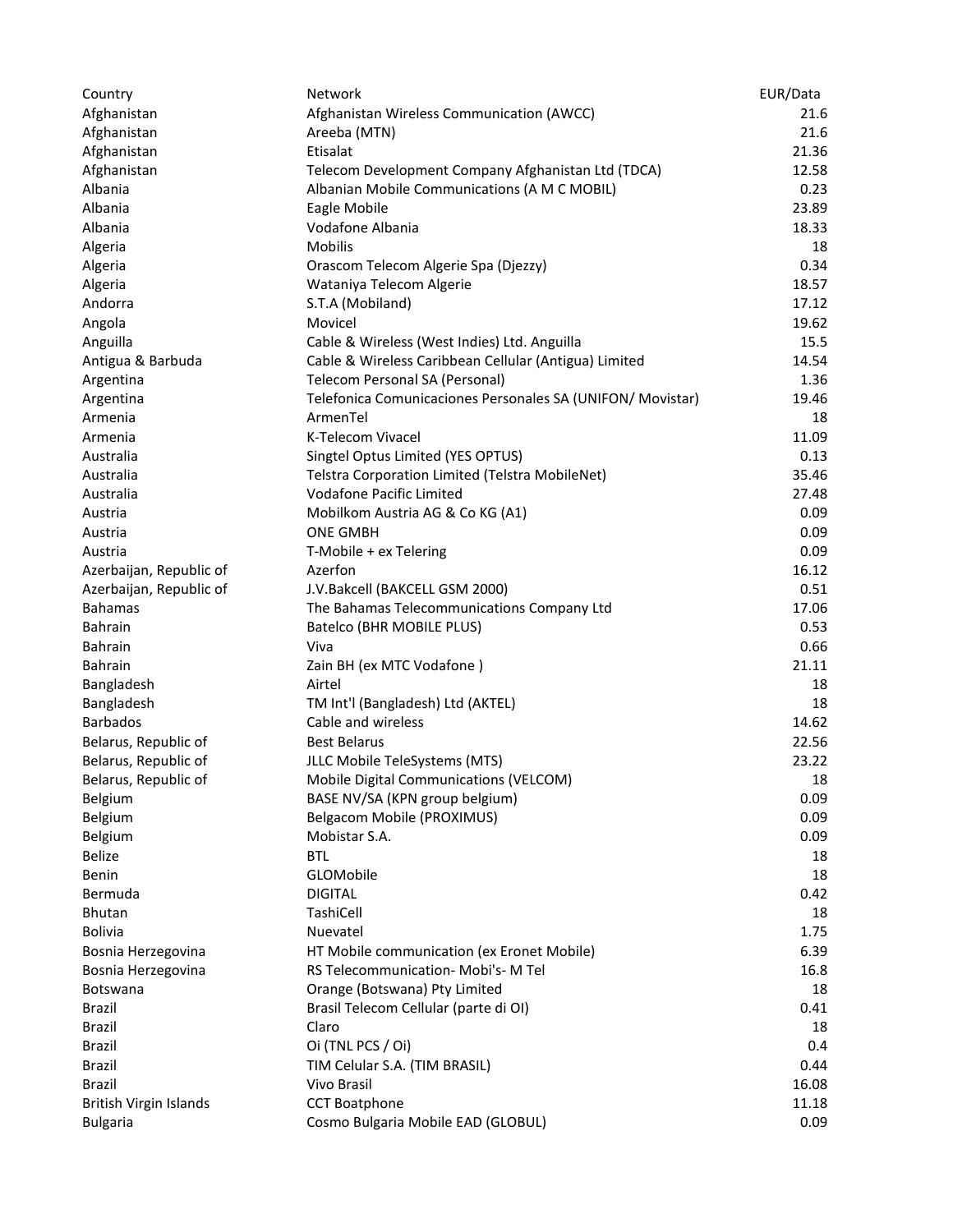| <b>Bulgaria</b>               | MobilTEL AD (M-TEL GSM BG)                              | 0.09  |
|-------------------------------|---------------------------------------------------------|-------|
| <b>Bulgaria</b>               | Vivacom (BTC MOBILE EOOD)                               | 0.09  |
| <b>Burkina Faso</b>           | Celtel Burkina Faso                                     | 18    |
| Cambodia, Kingdom of          | CamGSM (MOBITEL)                                        | 18.06 |
| Cambodia, Kingdom of          | SMART (ex LATEZ-HALLO AXIATA)                           | 18    |
| Cameroon                      | MTN Cameroon Ltd                                        | 13.55 |
| Canada                        | Bell Mobility (US Profile)                              | 0.86  |
| Canada                        | <b>Rogers Wireless</b>                                  | 0.17  |
| Canada                        | Telus (US Profile)                                      | 0.86  |
| Canada                        | <b>VIDEOTRON</b>                                        | 11.52 |
| Cape Verde                    | Cabo Verde Telecom                                      | 20.39 |
| Cape Verde                    | T+ Cape Verde                                           | 21.9  |
| Caribbean Islands             | Digicel (Jamaica)                                       | 19.14 |
| Cayman Islands                | Cable & Wireless (Cayman Islands) Limited               | 14.56 |
| Chad                          | <b>CelTel Tchad SA</b>                                  | 18    |
| Chile                         | Entel PCS Telecomunicaciones S.A                        | 15.91 |
| Chile                         | Telefonica Movil de Chile                               | 1.1   |
| China, Peoples Republic of    | China Mobile Communication Corp.                        | 0.52  |
| China, Peoples Republic of    | China Unicom (CU-GSM)                                   | 0.27  |
| Colombia                      | Colombia Movil SA (tigo)                                | 14.14 |
| Colombia                      | <b>COMCEL</b>                                           | 23.45 |
| Colombia                      | <b>Telefonica Moviles</b>                               | 1.18  |
| Congo                         | Libertis Telecom (MTN)                                  | 18    |
| Congo, Democratic Republic of | Celtel Congo (CelTel Congo SA)                          | 5.24  |
| Congo, Democratic Republic of | Vodacom Congo (RDC) sprl                                | 6.03  |
| Costa Rica                    | ICE (Instituto Costarricense de Electricidad)           | 22.77 |
| Costa Rica                    | TELEFONICA COSTA RICA                                   | 1.24  |
| Cote d'Ivoire                 | Loteny Telecom (TELECEL)                                | 19.43 |
| Croatia                       | Tele 2                                                  | 0.09  |
| Croatia                       | TMobile Croazia (HTmobile)                              | 0.09  |
| Croatia                       | VIPnet d.o.o.                                           | 0.09  |
| Cuba                          | C_Com                                                   | 1.67  |
| Cyprus                        | <b>CYTAGSM</b>                                          | 0.09  |
| Cyprus                        | MTN Cypro (exAREEBA ex Scancom)                         | 0.09  |
| Czech Republic                | Telefonica O2 (ex Eurotel Praha)                        | 0.09  |
| Czech Republic                | T-Mobile Czech Republic a.s.                            | 0.09  |
| Czech Republic                | Vodafone (Cesky Mobil -Oskar Mobil)                     | 0.09  |
| Denmark                       | Sonofon                                                 | 0.09  |
| Denmark                       | TDC A/S                                                 | 0.09  |
| Denmark                       | Telia A/S Denmark (TELIA DK)                            | 0.09  |
| Djibouti                      | Evatis                                                  | 18    |
| Dominica                      | Cable & Wireless Dominica Ltd                           | 16.69 |
| Dominican Republic            | Claro                                                   | 1.08  |
| Dominican Republic            | Orange Dominicana S.A.                                  | 14.47 |
| Dominican Republic            | <b>Trilogy Dominicana</b>                               | 19.72 |
| Ecuador                       | <b>Telefonica Moviles</b>                               | 1.13  |
| Egypt                         | <b>ETISALAT MISR - Egitto</b>                           | 78.88 |
| Egypt                         | The Egyptian Company for Mobile Services (ECMS-MobiNil) | 0.69  |
| Egypt                         | Vodafone Egypt Telecommunications S.A.E.                | 0.11  |
| El Salvador                   | CTE Telecom Personal SA de CV                           | 18    |
| El Salvador                   | DIGICEL, S.A. de C.V.                                   | 15.72 |
| El Salvador                   | Telefonica Movile El Salvador                           | 10.06 |
| El Salvador                   | Telemovil EL Salvador S.A                               | 18    |
| Estonia                       | AS EMT (EMT GSM)                                        | 0.09  |
| Estonia                       | Radiolinja Eesti AS                                     | 0.09  |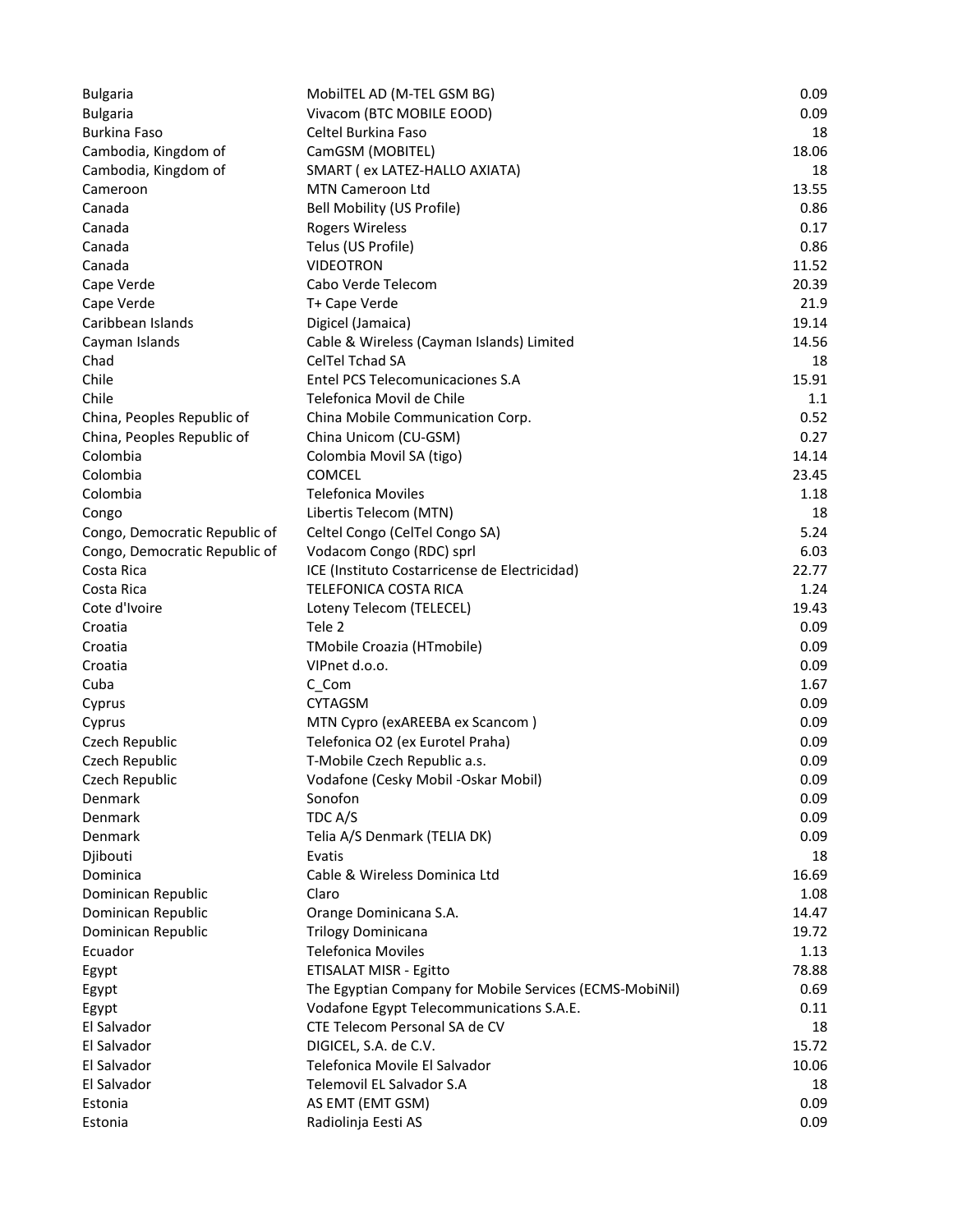| Estonia          | Tele2 Eesti AS                                           | 0.09  |
|------------------|----------------------------------------------------------|-------|
| Faroe Islands    | Faroese Telecom (Faroese Telecom GSM)                    | 18    |
| Faroe Islands    | Vodafone Faroe (ex KALL)                                 | 18    |
| Fiji             | Dijicel Fiji                                             | 15.1  |
| Fiji             | Vodafone Fiji                                            | 18    |
| Finland          | Alands Mobiltelefon Ab                                   | 0.09  |
| Finland          | DNA FINNET NETWORKS (fusa conSuomen 2G Oy)               | 0.09  |
| Finland          | Elisa corporation (ex Radiolinja Origo Oy)               | 0.09  |
| Finland          | Telia Sonera (Sonera)                                    | 0.09  |
| France           | <b>Bouygues Telecom</b>                                  | 0.09  |
| France           | <b>FREE MOBILE</b>                                       | 0.09  |
| France           | Orange France                                            | 0.09  |
| France           | Orange France                                            | 0.09  |
| France           | <b>SFR</b>                                               | 0.09  |
| French Polynesia | Vini S.A.S. (ex Tikiphone S.A (VINI))                    | 18    |
| Gambia           | Africell                                                 | 18    |
| Gambia           | Qcell                                                    | 18    |
| Georgia          | <b>Geocell Limited</b>                                   | 13.99 |
| Georgia          | Magti Com (Magti GSM)                                    | 13.34 |
| Germany          | E-Plus Mobilfunk GmbH                                    | 0.09  |
| Germany          | O2 (Germany) GmbH & Co. OHG                              | 0.09  |
| Germany          | T-Mobile Deutschland GmbH (D1)                           | 0.09  |
| Germany          | Vodafone D2 GmbH                                         | 0.09  |
| Ghana            | Millicom Ghana Limited (MOBITEL)                         | 24.49 |
| Ghana            | Scancom                                                  | 7.86  |
| Gibraltar        | Gibraltar Telecoms Int (GibTel)                          | 0.1   |
| Greece           | <b>COSMOTE</b>                                           | 0.09  |
| Greece           | <b>Vodafone Panafon</b>                                  | 0.09  |
| Greece           | WIND HELLAS (TELESTET)                                   | 0.09  |
| Greenland        | <b>TELE Greenland</b>                                    | 18    |
| Grenada          | Cable & Wireless Grenada Ltd.                            | 13.08 |
| Guam             | DOMOCOMO Pacific (ex Guam Wireless)                      | 18    |
| Guam             | PULSE MOBILE TELEGUAM                                    | 18    |
| Guatemala        | <b>COMCEL-Communicaciones Celulares Sociedad Anonima</b> | 9.91  |
| Guatemala        | SERCOM S.A.                                              | 1.23  |
| Guatemala        | Telefonica Movile de Guatemala                           | 2.39  |
| Guernsey         | Cable and Wireless Guernsey                              | 13.21 |
| Guinea           | Cellcom                                                  | 10.86 |
| Guinea Bissau    | Spicetell -MTN                                           | 18    |
| Guyana           | Guyana Telephone & Telegraph                             | 18    |
| Honduras         | Sercom (ex Megatel)- Claro-                              | 18    |
| Honduras         | Telefonica Celular S.A (CELTEL)                          | 11.23 |
| Hong Kong        | China Resources Peoples Company Limited                  | 30.6  |
| Hong Kong        | <b>CSL Hong Kong Limited</b>                             | 0.29  |
| Hong Kong        | Hutchison Telecom (-Dual Band)                           | 21.68 |
| Hong Kong        | SmarTone Mobile Comms. Ltd.                              | 0.16  |
| Hong Kong        | <b>Sunday Communications Ltd</b>                         | 21.48 |
| Hong Kong        | Sunday Communications Ltd - 3G                           | 0.11  |
| Hungary          | Pannon GSM Telecommunications                            | 0.09  |
| Hungary          | TMobile (exWestel Mobile)                                | 0.09  |
| Hungary          | Vodafone Hungary Ltd                                     | 0.09  |
| Iceland          | IMC Island ehf (Viking Wireless)                         | 0.11  |
| Iceland          | Nova                                                     | 0.11  |
| Iceland          | Og fjarskipti hf (oG vODAFONEGSM) (EX TAL- Isalnssimin)  | 0.11  |
| Iceland          | Siminn (EX Iceland Telecom Ltd (LANDSSIMINN)             | 0.11  |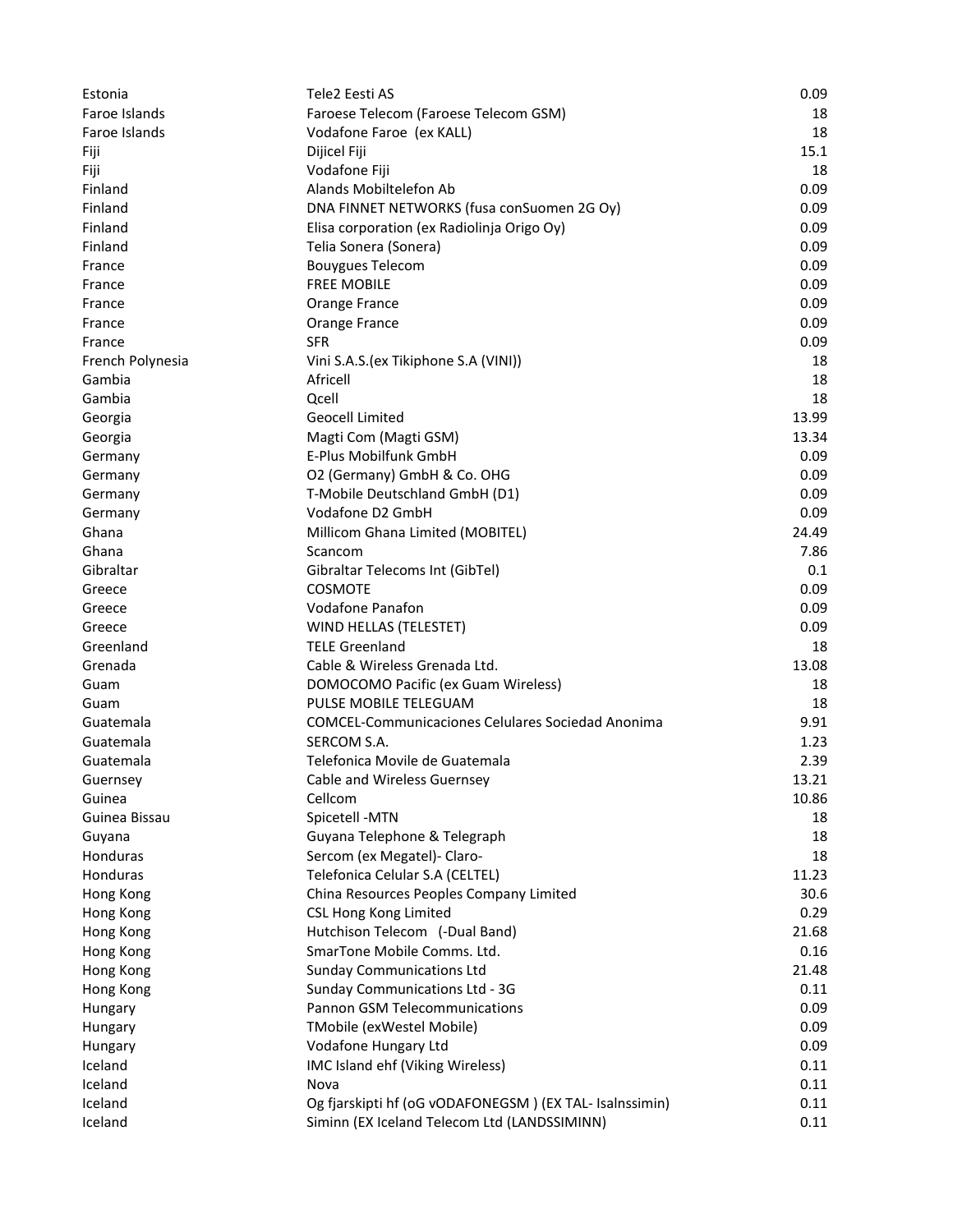| India       | <b>AIRCEL</b>                                                   | 18    |
|-------------|-----------------------------------------------------------------|-------|
| India       | Aircel Cellular Limited city of Madras                          | 15.91 |
| India       | Aircel Limited (Tamilnadu)                                      | 16.24 |
| India       | Bharti AirTel - Kolkata                                         | 0.23  |
| India       | Bharti Airtel - Andhra Pradesh (ex Bharti Mobile)               | 0.23  |
| India       | Bharti AirTel - Delhi                                           | 0.23  |
| India       | Bharti AirTel - Gujarat                                         | 0.23  |
| India       | Bharti AirTel - Haryana                                         | 0.23  |
| India       | Bharti Airtel - Himachal Pradesh Circle-(ex Bharti Telenet Ltd) | 0.23  |
| India       | Bharti Airtel - Karnataka (ex bharti Mobile)                    | 0.23  |
| India       | Bharti AirTel - Kerala                                          | 0.23  |
| India       | Bharti AirTel - Madhya Pradesh                                  | 0.23  |
| India       | Bharti AirTel - Maharashtra                                     | 0.23  |
| India       | Bharti AirTel - Punjab (ex Bharti Mobile)                       | 0.23  |
| India       | Bharti AirTel - Tamilnadu                                       | 0.23  |
| India       | Bharti AirTel - Uttar Pradesh (West)                            | 0.21  |
| India       | Bharti Airtel Chennai (ex Bharti Mobinet AIRTEL)                | 0.23  |
| India       | Bharti Hexacom Rajastan e North East                            | 0.21  |
| India       | BhartiAirTel - Mumbai Metro                                     | 0.23  |
| India       | IDEA (ex Spice Karnataka)                                       | 16.24 |
| India       | IDEA (ex SPICE - Punjab)                                        | 18    |
| India       | IDEA Cell (Bihair)                                              | 18    |
| India       | IDEA cell (Himachal Pradesh)                                    | 18    |
| India       | IDEA Cell (Kolkota)                                             | 18    |
| India       | IDEA cell (Mayda Pradesh)                                       | 15.7  |
| India       | IDEA cell (Mumbai)                                              | 18    |
| India       | IDEA cell (Radjastan)                                           | 18    |
| India       | IDEA cell (Tamilnadu)                                           | 16.24 |
| India       | IDEA cell (Uttar Pradesh)                                       | 16.26 |
| India       | IDEA Cellular (Maharashtra Circle) ex BTA cellular              | 16.49 |
| India       | IDEA Cellular (ex ESCOTEL Haryana)                              | 18    |
| India       | IDEA Cellular (ex Escotel Kerala)                               | 15.91 |
| India       | IDEA Cellular (ex Escotel UP(W))                                | 16.26 |
| India       | IDEA Cellular Limited (IDEA - Andhra Pradesh Circle)            | 16.26 |
| India       | IDEA Cellular Limited (IDEA - Delhi Circle)                     | 16.49 |
| India       | IDEA Cellular Limited (IDEA - Gujarat Circle)                   | 16.52 |
| India       | Vodafone Essar Cellular Maharashtra/Goa                         | 15.9  |
| India       | Vodafone Essar Cellular Kerala                                  | 17.75 |
| India       | Vodafone Essar Cellular Tamil Nadu                              | 15.9  |
| India       | Vodafone Essar East Calcutta                                    | 16.49 |
| India       | Vodafone Essar Gujarat (ex Fascel Limited)                      | 15.19 |
| India       | Vodafone Essar Mobile Services Itd Delhi                        | 15.76 |
| India       | Vodafone Essar South                                            | 16.49 |
| Indonesia   | INDOSAT (ex Satelindo)                                          | 8.95  |
| Indonesia   | PT. Excelcomindo (Excelcom)                                     | 14.52 |
| Indonesia   | PT. Natrindo Telepon Seluler (AXIS)                             | 13.78 |
| Indonesia   | PT. Telekomunikasi Selular (TELKOMSEL)                          | 17.71 |
| Indonesia   | Three                                                           | 18    |
| Iran        | <b>IRANCELL (MTN)</b>                                           | 5.42  |
| Iran        | <b>MCI</b>                                                      | 18    |
| Iraq        | Asia Cell                                                       | 9.66  |
| Iraq        | Korek telecom                                                   | 18    |
| Iraq        | ZAIN (ex Atheer)                                                | 10.33 |
| Ireland     | O2 Communications (Ireland) Ltd                                 | 0.09  |
| Isle of Man | Manx Telecom (Pronto GSM)                                       | 14.42 |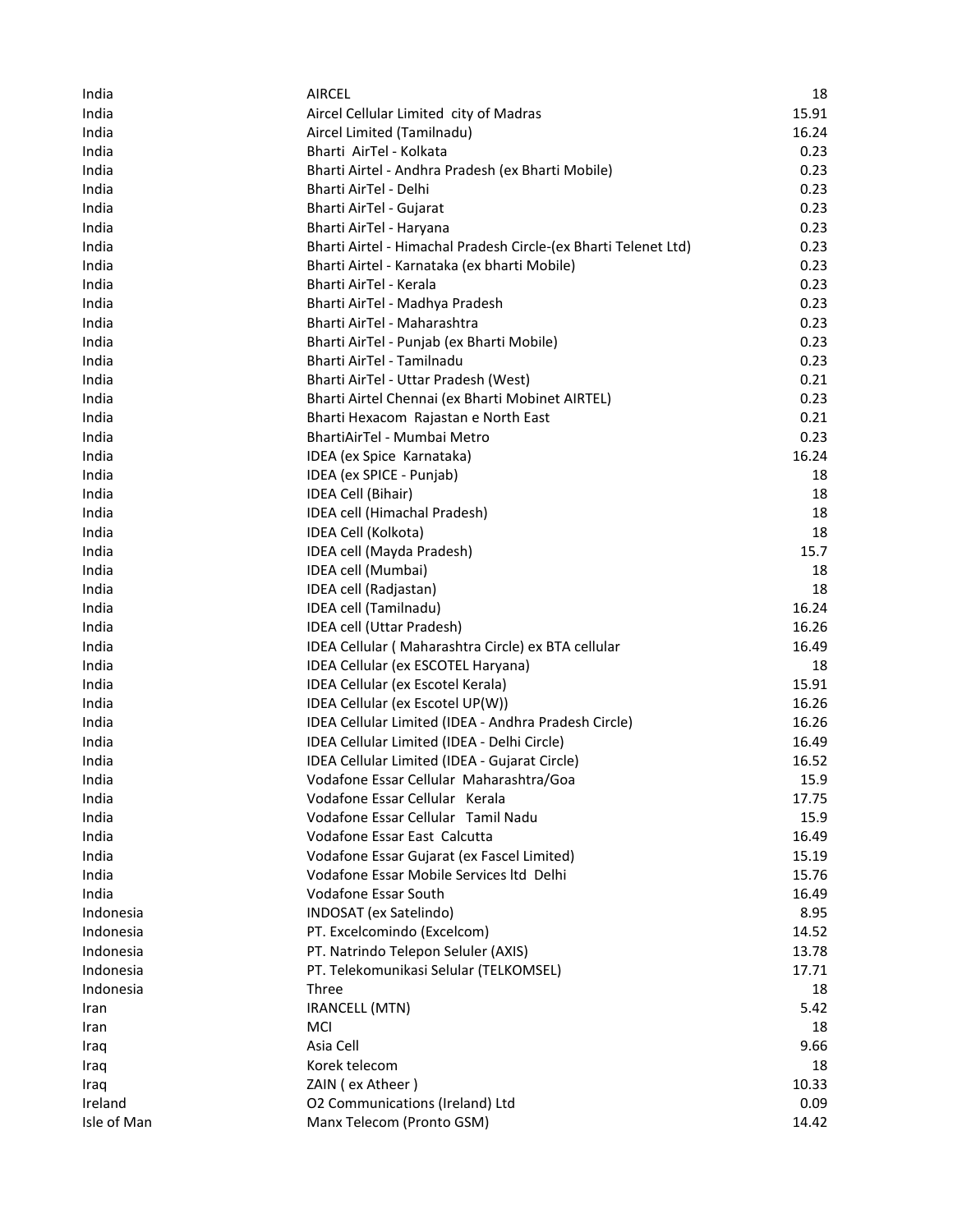| <b>Israel</b> | Cellcom Israel Ltd                                       | 0.23  |
|---------------|----------------------------------------------------------|-------|
| Israel        | HOT MOBILE (ex MIRS)                                     | 18    |
| Israel        | Partner Communications Company Ltd (Orange)              | 0.1   |
| Israel        | Pelephone                                                | 10.09 |
| Italy         | H <sub>3</sub> G                                         | 0.09  |
| Italy         | Telecom Italia (US Profile)                              | 0.09  |
| Italy         | Vodafone (Prime Profile)                                 | 0.09  |
| Jamaica       | Cable & Wireless Jamaica Limited                         | 16.88 |
| Japan         | NTT DoCoMo, Inc                                          | 0.38  |
| Japan         | Softbank                                                 | 0.11  |
| Jersey        | Jersey Telecom                                           | 12.03 |
| Jordan        | Petra Jordanian Mobile Telecommunications Company-Orange | 39.81 |
| Jordan        | Umniah                                                   | 36    |
| Jordan        | Zain (Jordan Mobile Telephone / ex Fastlink - Jordan)    | 39.19 |
| Kazakhstan    | GSM Kazakhstan Ltd (K'CELL)                              | 15.37 |
| Kenya         | Safaricom Limited                                        | 13.43 |
| Kenya         | Telkom (Orange) Kenya                                    | 1     |
| Kenya         | Zain (ex Celtel ex Kencell)                              | 8.04  |
| Kossovo       | Monaco Telecom                                           | 18    |
| Kuwait        | KTC (Viva)                                               | 0.85  |
| Kuwait        | Mobile Telecommunications Co. (MTCNet)                   | 22.83 |
| Kuwait        | National Mobile Telecommunications Co                    | 28.71 |
| Kyrgyzstan    | Alfa Telecom (MegaCom)                                   | 14.4  |
| Kyrgyzstan    | O!-GSM900/1800-KYRGYZSTAN                                | 18    |
| Lao           | Millicom Lao Co Ltd                                      | 26.73 |
| Latvia        | Latvian Mobile Telephone Co (LMT GSM)                    | 0.09  |
| Latvia        | TELE <sub>2</sub>                                        | 0.09  |
| Lebanon       | MIC 1 (ex FTML)                                          | 30    |
| Lebanon       | MIC 2 (ex LibanCell)                                     | 28.93 |
| Liberia       | Cellcom                                                  | 11.51 |
| Libya         | EL MADAR Telecomm Company (ORBIT)                        | 11.1  |
| Liechtenstein | Orange (Liechtenstein) AG (Orange FL)                    | 0.11  |
| Liechtenstein | SWISSCOM MOBILE (ex Telecom FLAG)                        | 3.08  |
| Lithuania     | <b>OMNITEL</b>                                           | 0.09  |
| Lithuania     | UAB "Bite GSM" (Bite GSM)                                | 0.09  |
| Lithuania     | UAB "TELE2" (TELE2)                                      | 0.09  |
| Luxembourg    | P+T Luxembourg (LUXGSM)                                  | 0.09  |
| Luxembourg    | Tango S.A                                                | 0.09  |
| Luxembourg    | VOXmobile S.A. (VOX.mobile)                              | 0.09  |
| Macau         | C.T.M. (TELEMOVEL+ GSM900-Macau)                         | 24.15 |
| Macau         | <b>SmarTone Mobile Communications</b>                    | 25.43 |
| Macedonia     | COSMOFON (ex MTS -Skopje)                                | 16.21 |
| Macedonia     | T-Mobile Macedonia (ex MOBIMAK)                          | 14.29 |
| Madagascar    | AIRTEL-(ZAIN (ex Celtel-ex Madacom))                     | 18    |
| Madagascar    | Telma Mobile                                             | 15.05 |
| Malaysia      | Celcom (Malaysia) Sdn Bhd                                | 20.16 |
| Malaysia      | Digi Telecommunications Sdn Bhd                          | 17.97 |
| Malaysia      | <b>MMSSB</b>                                             | 0.22  |
| Maldives      | Dhivehi Raajjeyge Gulhun Private Ltd GSM 900             | 19.76 |
| Maldives      | Wataniya Telecom Maldives Pvt. Ltd (WMOBILE)             | 19.62 |
| Mali          | Orange (ex IKATEL SA)                                    | 13.61 |
| Malta         | Melita Malta                                             | 0.09  |
| Malta         | Mobisle Communications Limited (go mobile)               | 0.09  |
| Malta         | Vodafone Malta Limited                                   | 0.09  |
| Mauritania    | Chinguitel                                               | 18    |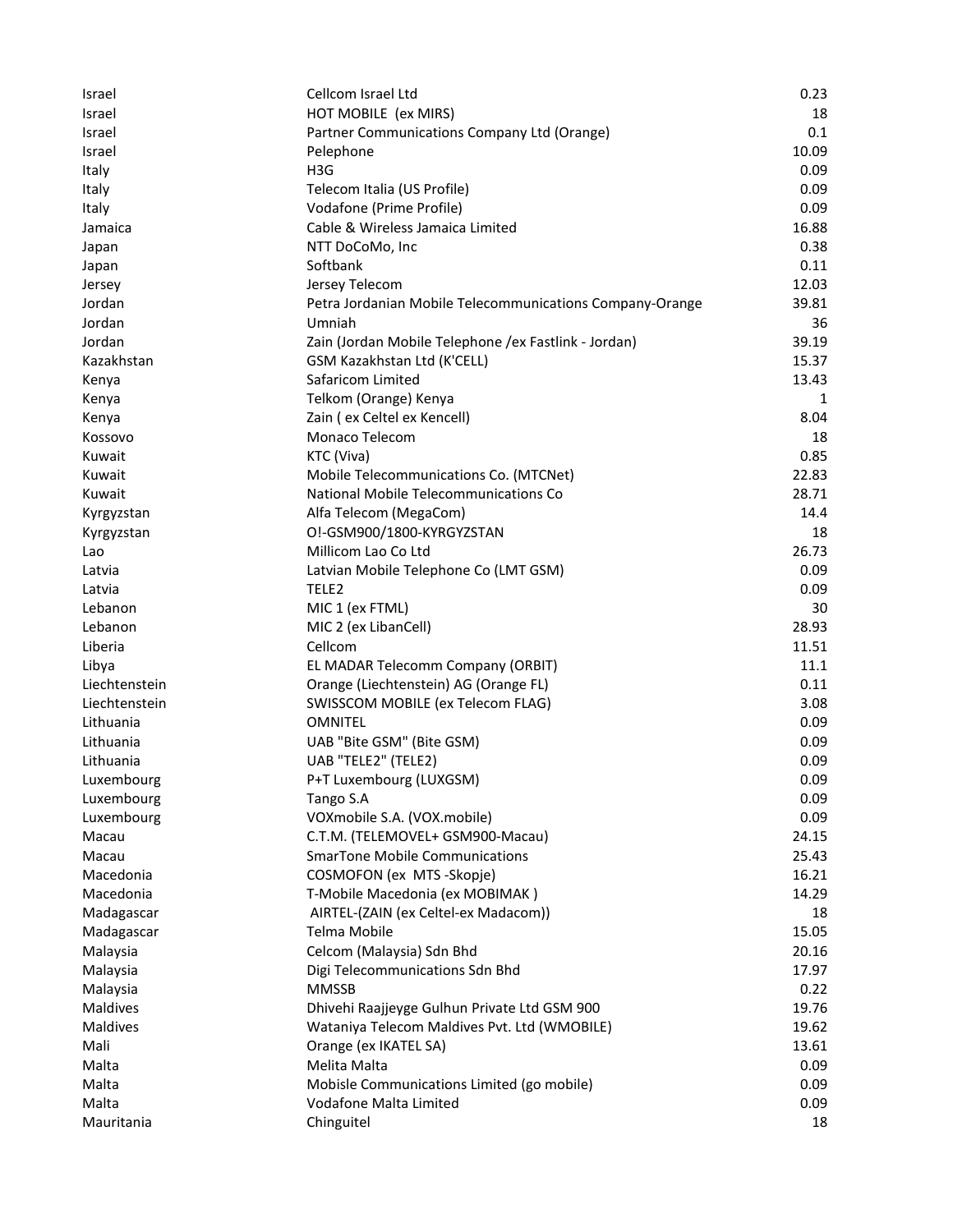| Mauritius                   | Cellpus (Orange)                                           | 16.98 |
|-----------------------------|------------------------------------------------------------|-------|
| Mauritius                   | Emtel Ltd                                                  | 18.66 |
| Mexico                      | <b>IUSACELL</b>                                            | 3.14  |
| Mexico                      | <b>IUSACELL (US Profile)</b>                               | 0.31  |
| Mexico                      | Radiomovil Dipsa (TELCEL)                                  | 13.25 |
| Mexico                      | Telefonica Messico (MOVISTAR) Pegaso Comunicaciones        | 1.09  |
| Moldova, Republic of        | Moldtelecom                                                | 18    |
| Moldova, Republic of        | Orange) (VoXtel S.A.)                                      | 0.44  |
| Mongolia                    | MobiCom                                                    | 35.18 |
| Mongolia                    | Unitel                                                     | 36    |
| Montenegro                  | Mtel                                                       | 13.04 |
| Montenegro                  | Telenor                                                    | 14.25 |
| Montenegro                  | T-Mobile Montenegro (ex Monet) Additional IMSI             | 14.04 |
| Montserrat                  | Cable & Wireless West Indies Ltd (Montserrat)              | 12.05 |
| Morocco                     | Itissalat Al-Maghrib S.A (I A M)                           | 2.02  |
| Morocco                     | Medi Telecom (Meditel)                                     | 46.06 |
| Morocco                     | Wana Corpora                                               | 0.91  |
| Mozambique                  | mCel                                                       | 11.55 |
| Namibia                     | <b>MTC</b>                                                 | 2.17  |
| Nepal                       | <b>Ncell</b>                                               | 25.5  |
| Nepal                       | <b>Nepal Telecommunications Corporation (Nepal Mobile)</b> | 24    |
| Netherlands                 | <b>KPN Mobile The Netherlands BV</b>                       | 0.09  |
| Netherlands                 | T-Mobile Netherlands (T-Mobile NL)                         | 0.09  |
| Netherlands                 | Vodafone Libertel N.V                                      | 0.09  |
| <b>Netherlands Antilles</b> | Digicel Mossel (ex Curacao)                                | 16.74 |
| <b>Netherlands Antilles</b> | Setel NV (UTS Wireless Curacao)                            | 15.65 |
| <b>Netherlands Antilles</b> | Telcell N.V.                                               | 18    |
| New Caledonia               | OPT (Office des Postes et Télécommunications)              | 13.45 |
| New Zealand                 | TELECOM NEW ZELAND                                         | 0.15  |
| New Zealand                 | Two Degree Mobile (ex NZC)                                 | 13    |
| Nicaragua                   | Claro                                                      | 18    |
| Nicaragua                   | Telefonica Celular de Nicaragua                            | 1.27  |
| Nigeria                     | Airtel( ex Econet Wireless Nigeria- Celtel)                | 16.43 |
| Nigeria                     | Globacom (Glo Mobile)                                      | 1.88  |
| Nigeria                     | <b>MTN</b>                                                 | 17.28 |
| Norway                      | Mobile Network (Network Norway)                            | 0.11  |
| Norway                      | <b>NETCOM AS</b>                                           | 0.11  |
| Norway                      | <b>Telenor Mobil</b>                                       | 0.11  |
| Oman, Sultanate of          | Nawras                                                     | 17.6  |
| Oman, Sultanate of          | <b>Oman Telecommunications Company (OMAN MOBILE)</b>       | 17.81 |
| Pakistan                    | Mobilink                                                   | 10.99 |
| Pakistan                    | Pak Telecom Mobile Ltd (Ufone)                             | 10.99 |
| Palestinian Authority       | Jawwal                                                     | 19.94 |
| Palestinian Authority       | WATANiya Telecom Palestina                                 | 18    |
| Panama, Republic of         | Cable & Wireless Panama                                    | 18.52 |
| Panama, Republic of         | Digicel                                                    | 2.5   |
| Panama, Republic of         | Telefonica                                                 | 1.1   |
| Papua New Guinea            | Digicel                                                    | 18    |
|                             |                                                            |       |
| Paraguay                    | Nucleo                                                     | 13.09 |
| Paraguay                    | Telefonica Celular Del Paraguay S.A. (Telecel S.A.)        | 10.83 |
| Peru                        | CLARO- America movil-(ex TIM Peru)                         | 14.76 |
| Peru                        | Telefonica Movile-O2                                       | 1.39  |
| Philippines                 | Globe Telecom, GMCR Inc.                                   | 0.27  |
| Philippines                 | Smart Communications Inc. (Smart Gold GSM)                 | 16.08 |
| Poland                      | P4 Poland                                                  | 0.09  |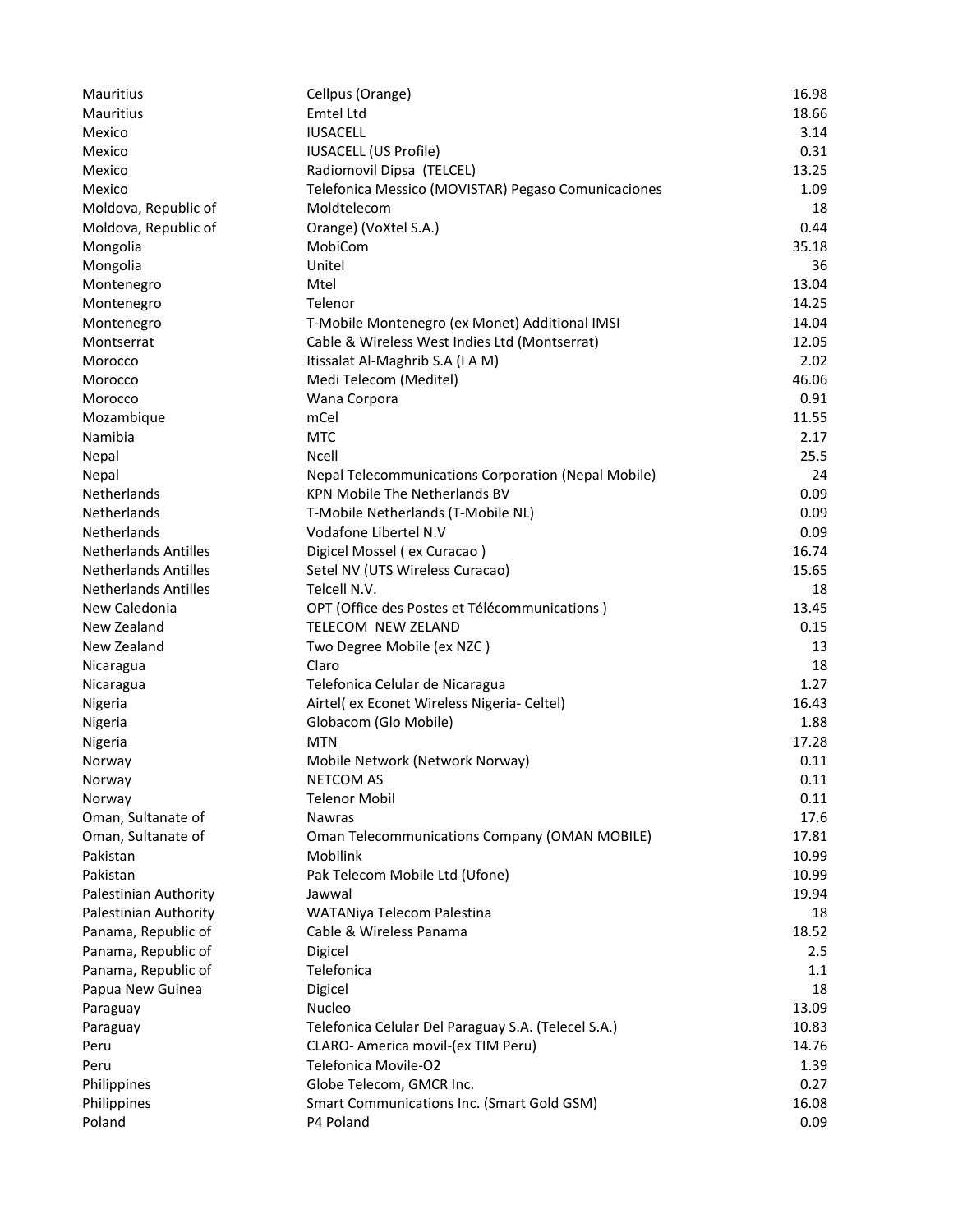| Poland                    | Polkomtel S.A (PLUS GSM)                            | 0.09  |
|---------------------------|-----------------------------------------------------|-------|
| Poland                    | Polska Telefonia Cyfrowa (Era)                      | 0.09  |
| Poland                    | PTK Centertel (IDEA) Orange                         | 0.09  |
| Portugal                  | Optimus Telecomunicacoes, S.A                       | 0.09  |
| Portugal                  | Telecomunicacoes Moveis Nacionais S.A (TMN)         | 0.09  |
| Portugal                  | <b>Vodafone Telecel</b>                             | 0.09  |
| Puertorico                | <b>CLARO Portorico</b>                              | 10.32 |
| Qatar                     | Q-Tel (QATARNET)                                    | 22.61 |
| Qatar                     | Vodafone Quatar                                     | 17.3  |
| Reunion (La)              | Orange Reunion                                      | 0.12  |
| Reunion (La)              | Societe Reunionnaise de Radiotelephone              | 0.11  |
| Romania                   | Cosmote                                             | 0.09  |
| Romania                   | Orange Romania SA                                   | 0.09  |
| Romania                   | Vodafone (ex MobiFon S.A/CONNEX GSM)                | 0.09  |
| Russia                    | BaykalWestCom (ex Far Eastern Cellular)             | 0.2   |
| Russia                    | LLC - MOTIV (Russia)                                | 30    |
| Russia                    | MegaFon, Open Joint Stock Company                   | 0.17  |
| Russia                    | Mobile Tele Systems-MTS                             | 14.89 |
| Russia                    | Uralsvyazinform (ex Ermak)                          | 14.65 |
| Russia                    | Vimpelcom-Bee line                                  | 0.24  |
| Russia                    | Yeniseytelecom                                      | 17.9  |
| <b>Russian Federation</b> | Rostelcom                                           | 30    |
| Rwanda                    | <b>TIGO</b>                                         | 15.18 |
| Samoa                     | Digicel Samoa                                       | 18    |
| Saudi Arabia              | Etisalat(Mobility)                                  | 0.16  |
| Saudi Arabia              | Saudi Telecom Company (STC) (AL JAWAL)              | 26.85 |
| Saudi Arabia              | ZAIN SD                                             | 25.8  |
| Senegal                   | Expresso, Senegal                                   | 33.89 |
| Senegal                   | Sentel GSM                                          | 18.54 |
| Senegal                   | Sonatel (ALIZE)                                     | 13.42 |
| Serbia                    | <b>VIP</b>                                          | 24    |
| Serbia                    | Telekom Srbija a.d. (Mobilna Telefonija Srbije)     | 13.1  |
| Serbia                    | Telenor (ex MOBTEL)                                 | 19.43 |
| Seychelles                | Cable & Wireless (Seychelles) Ltd                   | 16.24 |
| Seychelles                | Telecom (Seychelles Limited) (AIRTEL)               | 23.51 |
| Singapore                 | MobileOne Ltd                                       | 15.87 |
| Singapore                 | Singapore Telecom Mobile (SingTel)                  | 0.11  |
| Singapore                 | Singapore Telecom Mobile Pte Ltd GSM 900) (SingTel) | 15.65 |
| Singapore                 | StarHub Pte Ltd                                     | 27.47 |
| Slovak Republic           | O <sub>2</sub>                                      | 0.09  |
| Slovak Republic           | Orange Slovensko a.s (Orange SK)                    | 0.09  |
| Slovak Republic           | Slovak Telecom (ex T-Mobile)                        | 0.09  |
| Slovenia                  | Mobitel (Pvt) Limited                               | 0.09  |
| Slovenia                  | SI.Mobil d.d                                        | 0.09  |
| Slovenia                  | Tusmobil                                            | 0.09  |
| South Africa              | Cell C (Pty) Ltd                                    | 3.55  |
| South Africa              | MTN (Pty) Ltd                                       | 4.94  |
| South Africa              | Vodacom Group Pty Ltd.                              | 17.26 |
| South Korea               | <b>KT ICOM</b>                                      | 0.1   |
| South Korea               | SK Telecom                                          | 22.49 |
| Spain                     | France TELECOM Espania - Orange                     | 0.09  |
| Spain                     | Telefonica Moviles España S.A. (MOVISTAR)           | 0.09  |
| Spain                     | <b>VODAFONE</b> (ex Airtel Movil S.A)               | 0.09  |
| Sri Lanka                 | Airtel Lanka                                        | 18    |
| Sri Lanka                 | Mobitel (Pvt) Limited                               | 0.45  |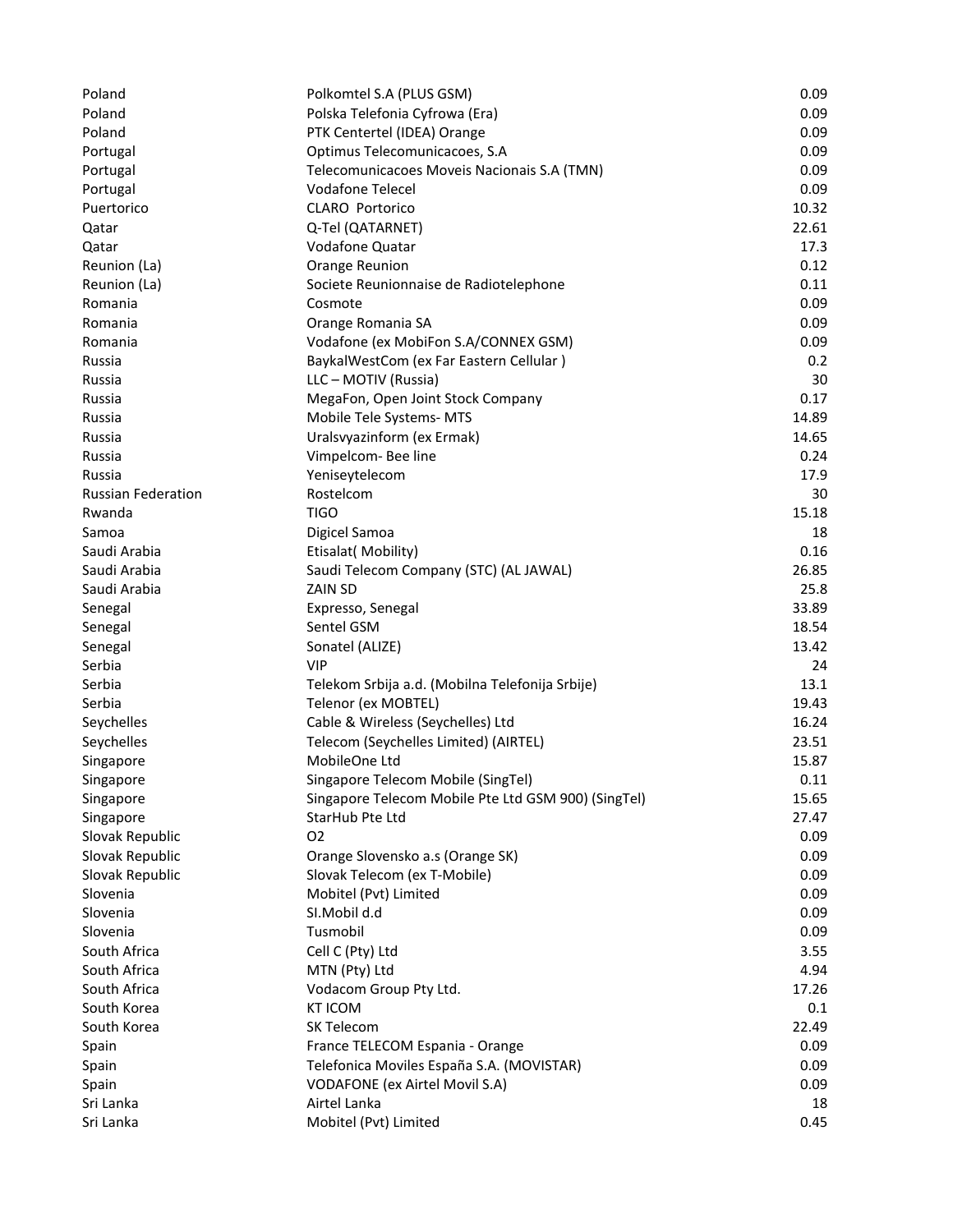| Sri Lanka                   | MTN Networks (Pvt) Ltd (DIALOG GSM)                    | 7.23  |
|-----------------------------|--------------------------------------------------------|-------|
| Sri Lanka                   | Tigo/Etisalat                                          | 18    |
| St Kitts & Nevis            | Cable & Wireless St Kitts & Nevis Limited              | 13.44 |
| St Lucia                    | Cable & Wireless St Lucia                              | 12.73 |
| St Vincent & The Grenadines | Cable & Wireless Caribbean Cellular Ltd                | 14.6  |
| Sudan                       | Areeba                                                 | 16.08 |
| Suriname                    | Digicel                                                | 30    |
| Swaziland                   | Swazi MTN Limited                                      | 30    |
| Sweden                      | Tele 2 AB (COMVIQ)                                     | 0.09  |
| Sweden                      | Telenor (Vodafone group)                               | 0.09  |
| Sweden                      | Telia Mobile                                           | 0.09  |
| Switzerland                 | <b>Orange Communications S.A</b>                       | 0.18  |
| Switzerland                 | Swisscom Mobile Ltd (SWISS GSM)                        | 3.08  |
| Switzerland                 | TDC Switzerland AG (sunrise)                           | 26.98 |
| Taiwan                      | Chunghwa Telecom LDM (LDTA GSM)                        | 14.9  |
| Taiwan                      | Far EasTone Telecommunications GSM 900/1800            | 15.64 |
| Taiwan                      | <b>Taiwan Mobile</b>                                   | 0.22  |
| Tajikistan                  | <b>Babilon</b>                                         | 18    |
| Tajikistan                  | T Cell (ex Indigo Tajikistan) NORTH                    | 18    |
| Tajikistan                  | T Cell (ex Indigo Tajikistan) SOUTH                    | 19.62 |
| Tanzania                    | Airtel - Celtel Tanzania Limited                       | 5.1   |
| Tanzania                    | Zanzibar Telecom (ZANTEL)                              | 4.73  |
| Thailand                    | Advanced Info Service PLC (AIS GSM)                    | 0.41  |
| Thailand                    | AIS 3G                                                 | 18    |
| Thailand                    | <b>Total Access Communications Co (DTAC)</b>           | 1.73  |
| Thailand                    | True Move (ex Orange)                                  | 0.47  |
| Thailand                    | True Move (ex Orange)                                  | 0.47  |
| Togo                        | <b>Togo Cellulaire</b>                                 | 18    |
| <b>Trinidad and Tobago</b>  | Telecommunications Services of Trinidad and Tobago Ltd | 21.24 |
| Tunisia                     | Orange (Divona)                                        | 10    |
| Tunisia                     | Orascom Telecom Tunisie (TUNISIANA)                    | 10.78 |
| Tunisia                     | Tunisie Telecom (TUNTEL)                               | 9.55  |
| Turkey                      | AVEA (ex ARIA)                                         | 0.1   |
| Turkey                      | Turkcell Iletisim Hizmetleri A.S.                      | 0.4   |
| Turkey                      | Vodafone (ex TELSIM)                                   | 0.4   |
| Turks & Caicos Islands      | Cable & Wireless West Indies Ltd (Turks & Caicos)      | 12.73 |
| U.S.A                       | Airadigm Communications,                               | 18    |
| U.S.A                       | AT&T (ex Cingular)                                     | 0.1   |
| U.S.A                       | AT&T (ex Cingular) - (US Profile)                      | 0.8   |
| U.S.A                       | Choice Wireless L.C.                                   | 18    |
| U.S.A                       | Cincinnati Bell Wireless                               | 17.78 |
| U.S.A                       | <b>General Communication Inc (Alaska)</b>              | 1.88  |
| U.S.A                       | Keystone Wireless                                      | 19.32 |
| U.S.A                       | Telna                                                  | 18    |
| U.S.A                       | T-Mobile USA, Inc.                                     | 0.12  |
| U.S.A                       | T-Mobile USA, Inc. (US Profile)                        | 0.47  |
| U.S.A                       | Viaero                                                 | 18    |
| Uganda                      | Airtel Uganda (Zain) (CelTel Cellular)                 | 9.86  |
| Uganda                      | Uganda Telecom Ltd (mango)                             | 10.05 |
| Ukraine                     | Astelit                                                | 0.21  |
| Ukraine                     | Kyivstar GSM JSC                                       | 26    |
| Ukraine                     | MTS Ukraina (ex UMC)                                   | 20.59 |
| <b>United Arab Emirates</b> | DU                                                     | 0.17  |
| <b>United Arab Emirates</b> | <b>ETISALAT</b>                                        | 26.95 |
| United Kingdom              | H3G (UK) Limited                                       | 0.09  |